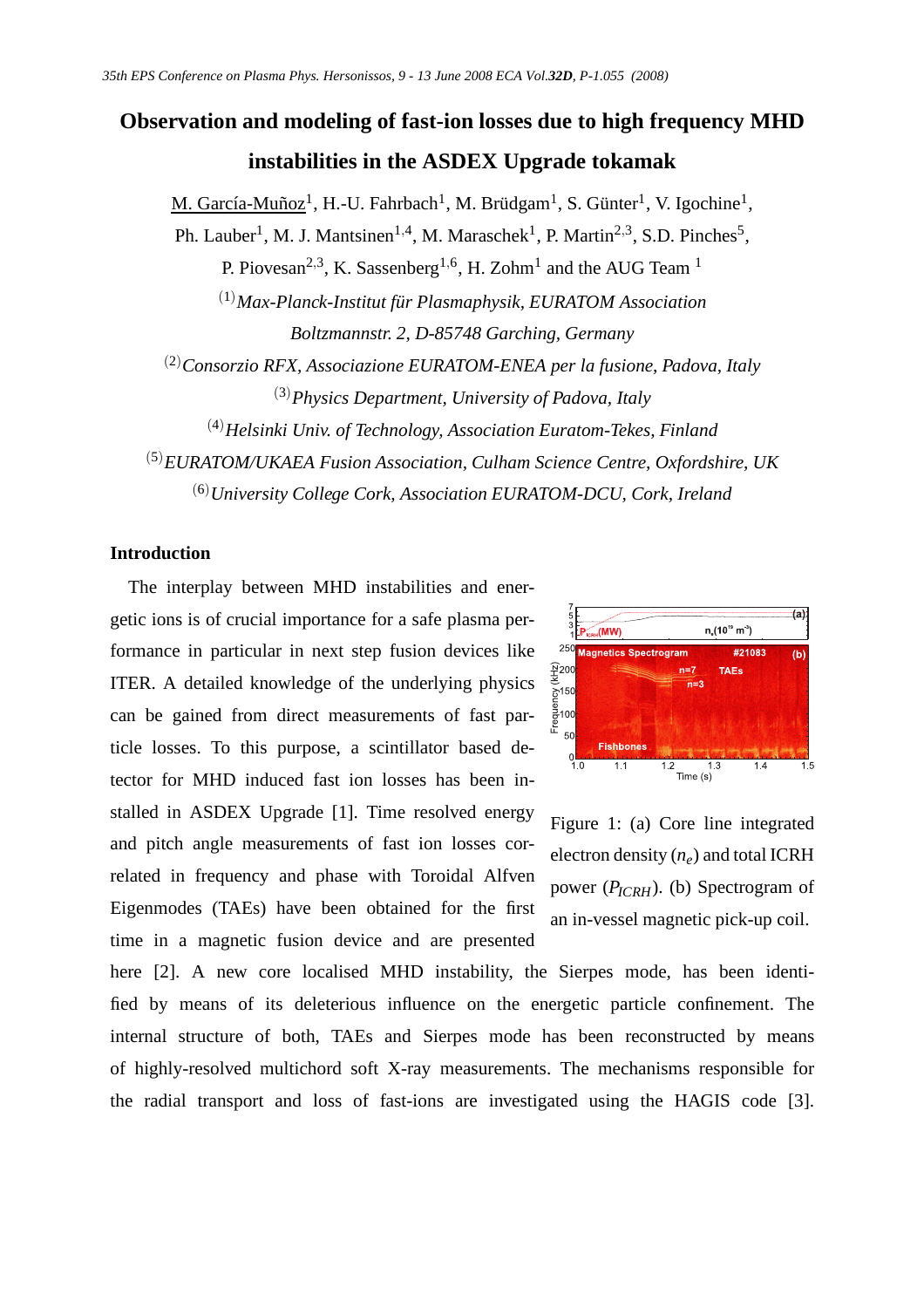#### **Experimental Results**

The experiments discussed here have been mainly performed in plasmas with toroidal plasma current *I<sup>p</sup>* = 1.0−1.2 *MA*, toroidal field *B<sup>t</sup>* = 2.0−2.2 *T*, safety factor at the edge *q*<sup>95</sup> = 3.2−4.0 and ICRH as main heating and fast particle source. 5 MW of on axis ICRH of hydrogen minority was applied in a deuterium plasma ( $n_H/n_D \approx 6\%$ ). Fig.1-a shows the typical core line averaged electron density,  $\bar{n}_e$ , together with ICRH power for a reference discharge, #21083. Fig.1-b shows the Fourier spectrogram of a magnetic fluctuation signal from a Mirnov coil. Several TAEs with frequencies between 150 and 225



Figure 2: AUG discharge 21011: CCD view of the light pattern produced by the incident ions ejected from the plasma due to interactions with high frequency modes.

kHz and toroidal mode numbers  $n = 3, 4, 5, 6, 7$  are clearly visible at  $t \approx (1.0 - 1.3)$  *s*. At lower frequencies, up to 25 kHz, some bursting fishbone modes appear.

The energy and pitch angle of the fastion losses due to these MHD instabilities are shown in Fig. 2, which shows a CCD frame for the discharge #21011 at  $t = 1.43$  *s*. When the TAEs are present, two different contributions to the fast ion loss pattern are simultaneously visible at different gyroradii and almost the same pitch angle. For the magnetic field of 1.6 *T* at the probe, the losses peak at a gyroradius of 45 mm, which correspond to hydrogen ions with  $E_H \approx 250$  keV, and pitch angles between 68°-70°. The losses at higher energies appear with a much broader distribution in giroradii, between 60 and 110 mm which correspond to hydrogens with  $E_H \approx$  $1MeV$  and pitch angles between 62 $\degree$  and 68 $\degree$ .



In order to identify the MHD instabilities responsible for these losses, a Fast Fourier Transformation

Figure 3: FIL-spectrograms of low (a) and high (b) energies. (c) FIL amplitudes at TAE n=4 and n=5 frequencies.

(FFT) was applied to the signal of the photomultipliers which observe the phase space regions where losses are detected. Fig. 3-a shows the spectrogram of a signal, which is measuring lost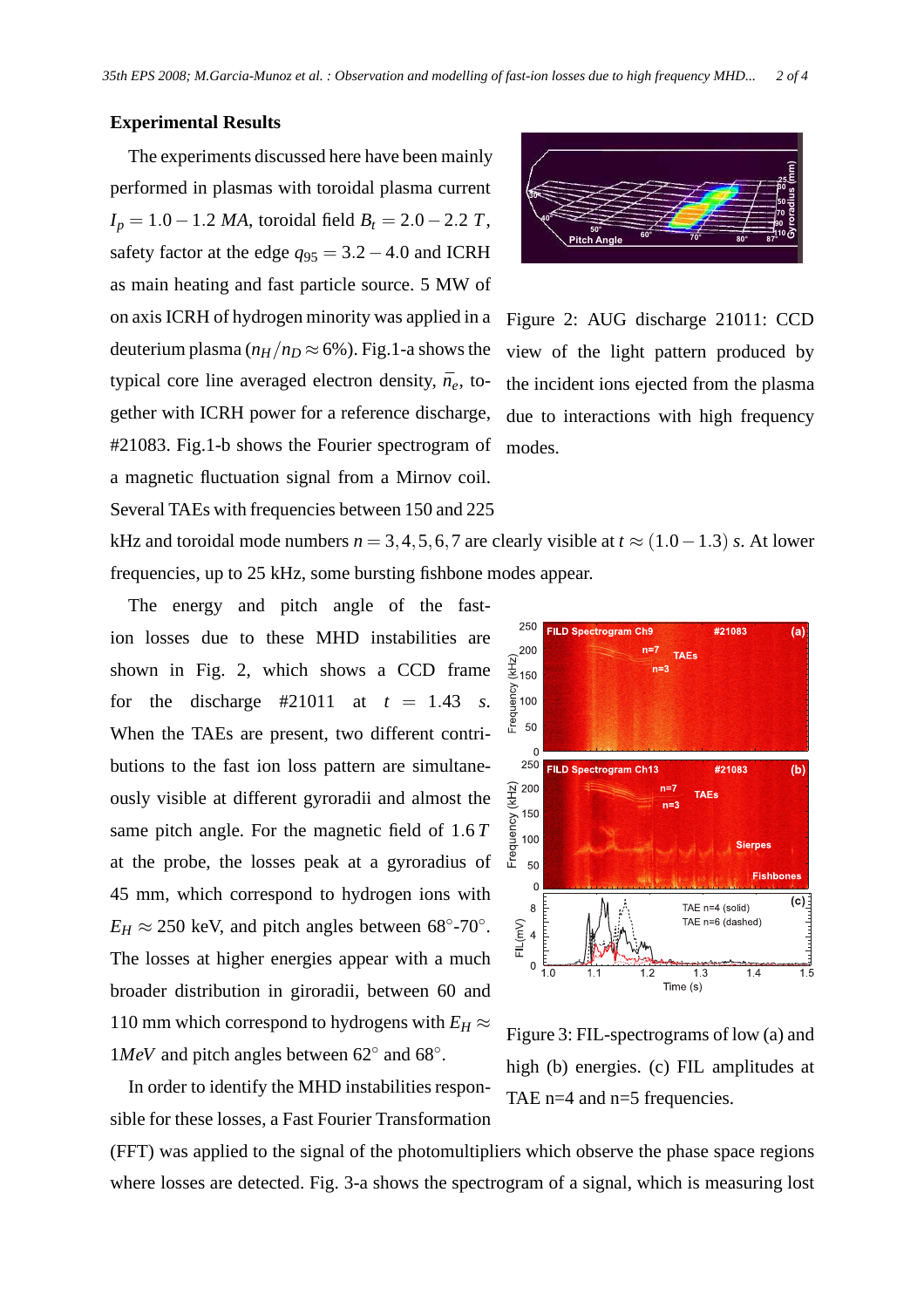ions with a gyroradius  $\approx 45$ *mm* (upper spot in Fig. 2). We observe a correlation between the frequency and phase of the individual TAEs  $(n = 3, 4, 5, 6, 7)$ , see Fig. 1-b, and those of the losses. The spectrogram in Fig. 3-b refers to ion losses at larger gyroradii (60 −110*mm*), i.e. the lower spot in Fig. 2. A clear correlation between the TAE frequency pattern and the fast ion loss frequencies is also observed. An interesting feature is present in the FILD spectrogram of high energies at intermediate frequencies,  $\approx 80kHz$ , where a dominant frequency emerges. We call this new MHD instability the *Sierpes* mode because of its footprints in the fast-ion loss spectrogram and the fact that it is hardly visible for the Mirnov pickup coils, see Fig. 1-b. The frequencies of the Sierpes mode, at around 80 kHz, appear with a dominant character in the fast ion loss pattern, lasting for a longer time than the TAEs. Tracking the frequencies corresponding to the individual TAEs, we observe stronger losses (up to a factor of three higher) due to TAEs if the Sierpes mode is also ejecting fast ions. This can be observed by comparing the losses due to individual TAEs in both FILD channels (Fig. 3-a and -b).

To understand the combined effect of both MHD instabilities on the fast-ion transport, the TAE and Sierpes internal structure has been reconstructed by means of high time resolution SXR measurements, see Fig.4. The maximum TAE displacement ranges from 0.1 to 0.4 mm and the inferred core magnetic perturbation amounts to  $\delta b_r/B_t = 0.2 - 5 \times 10^{-4}$ . The Sierpes mode has a more core-localized eigenfunction (Fig.4), which is peaked around  $\rho_{pol} \approx 0.25$  and it extends up to  $\rho_{pol} \approx 0.5$ , leading to a maximum displacement of the order of 0.5 mm in the plasmas analyzed so far. It is interesting to note that there is a radial region,  $\rho_{\text{overlap}} \in (0.2, 0.5)$ , where the  $n = 4$  TAE and Sierpes eigenfunctions overlap with non-zero values. The overlapping of radial eigenfunctions might be the reason for the drastic increase in the fast-ion



Figure 4: Schematic of the channeling loss mechanism due to a radial chain of multiple fast-ion driven MHD perturbations.

losses when both modes are present simultaneously, by channeling the ions which fulfill the loss conditions from the plasma core to the edge. This channeling process is illustrated in Fig.4 where the ICRF fast hydrogen ion pressure profile, as given by the PION code, has been superimposed.